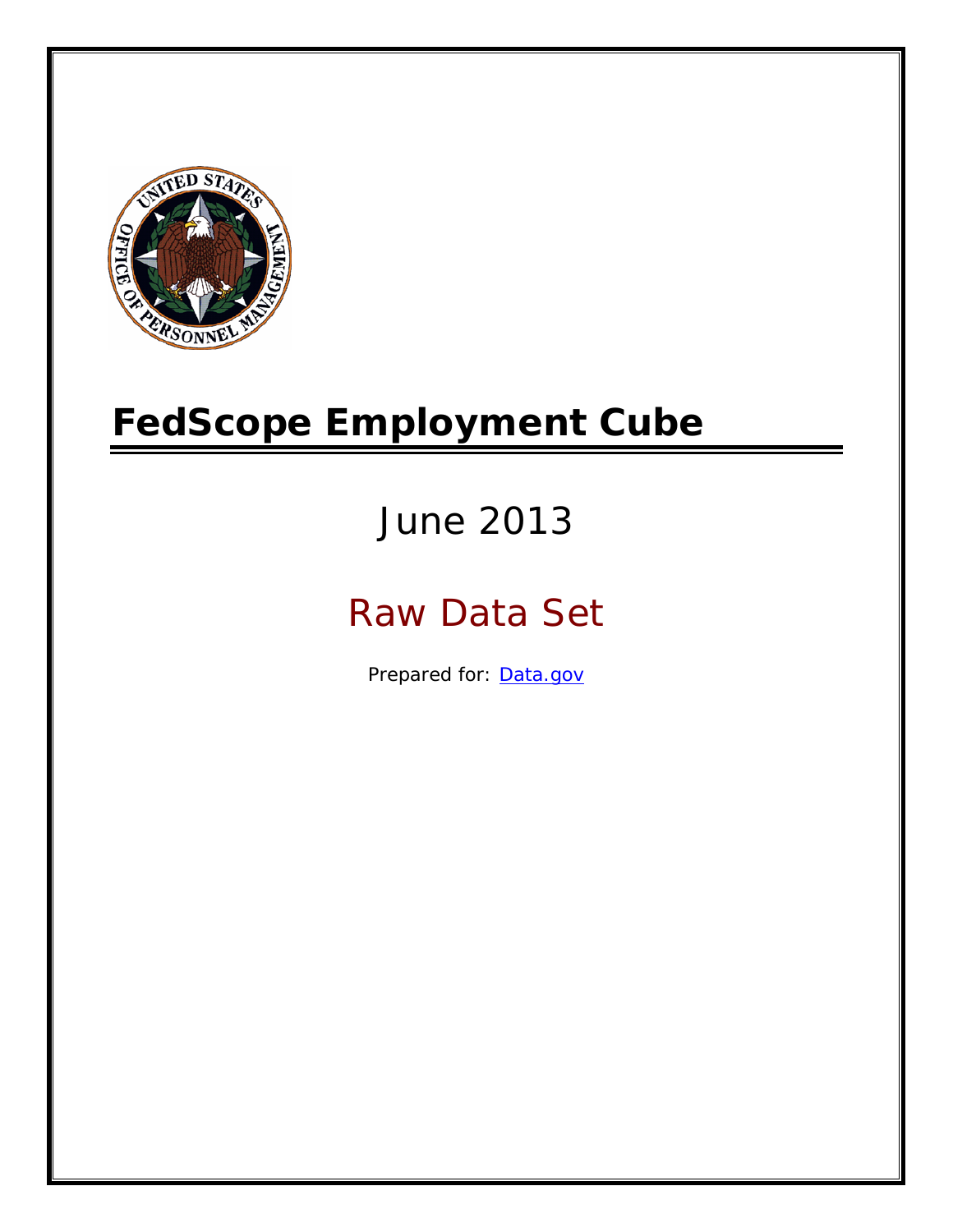

# **Table of Contents**

| $\mathbf{1}$   | <b>OVERVIEW</b>                                | 3              |
|----------------|------------------------------------------------|----------------|
| 1.1            | Purpose                                        | 3              |
| 1.2            | <b>Scope</b>                                   | 3              |
| $\overline{2}$ | <b>RAW DATA SET FILE</b>                       | 3              |
| 2.1            | <b>FACTDATA</b>                                | 3              |
| 3              | <b>DIMENSION TRANSLATIONS FILES</b>            | 5              |
| 3.1            | Agency                                         | 5              |
| 3.2            | Location                                       | 6              |
| 3.3            | Age                                            | 6              |
| 3.4            | <b>Education Level</b>                         | $\overline{7}$ |
| 3.5            | General Schedule & Equivalent Grade            | 8              |
| 3.6            | <b>Length of Service</b>                       | 8              |
| 3.7            | Occupation                                     | 9              |
| 3.8            | <b>Occupation Category</b>                     | 9              |
| 3.9            | Pay Plan & Grade                               | 10             |
| 3.10           | <b>Salary Level</b>                            | 10             |
|                | 3.11 STEM Occupations                          | 11             |
|                | 3.12 Supervisory Status                        | 11             |
|                | 3.13 Type of Appointment                       | 12             |
|                | 3.14 Work Schedule                             | 12             |
| 3.15           | <b>Work Status</b>                             | 13             |
|                | 3.16 Date                                      | 13             |
|                | 3.17 Employment                                | 14             |
|                | 3.18 Average Salary                            | 14             |
|                | 3.19 Average Length of Service                 | 14             |
| 4              | <b>DATA DEFINITIONS</b>                        | 15             |
| 4.1            | Agency                                         | 15             |
| 4.2            | Location                                       | 15             |
| 4.3            | Age                                            | 15             |
| 4.4            | <b>Education Level</b>                         | 15             |
| 4.5            | <b>General Schedule &amp; Equivalent Grade</b> | 15             |
| 4.6            | <b>Length of Service</b>                       | 15             |
| 4.7            | Occupation                                     | 15             |
| 4.8            | <b>Occupation Category</b>                     | 15             |
| 4.9            | Pay Plan & Grade                               | 16             |
| 4.10           | <b>Salary Level</b>                            | 16             |
| 4.11           | <b>STEM Occupations</b>                        | 16             |
| 4.12           | <b>Supervisory Status</b>                      | 16             |
| 4.13           | <b>Type of Appointment</b>                     | 16             |
| 4.14           | <b>Work Schedule</b>                           | 16             |

**Source**: FedScope (https://www.fedscope.opm.gov/) 1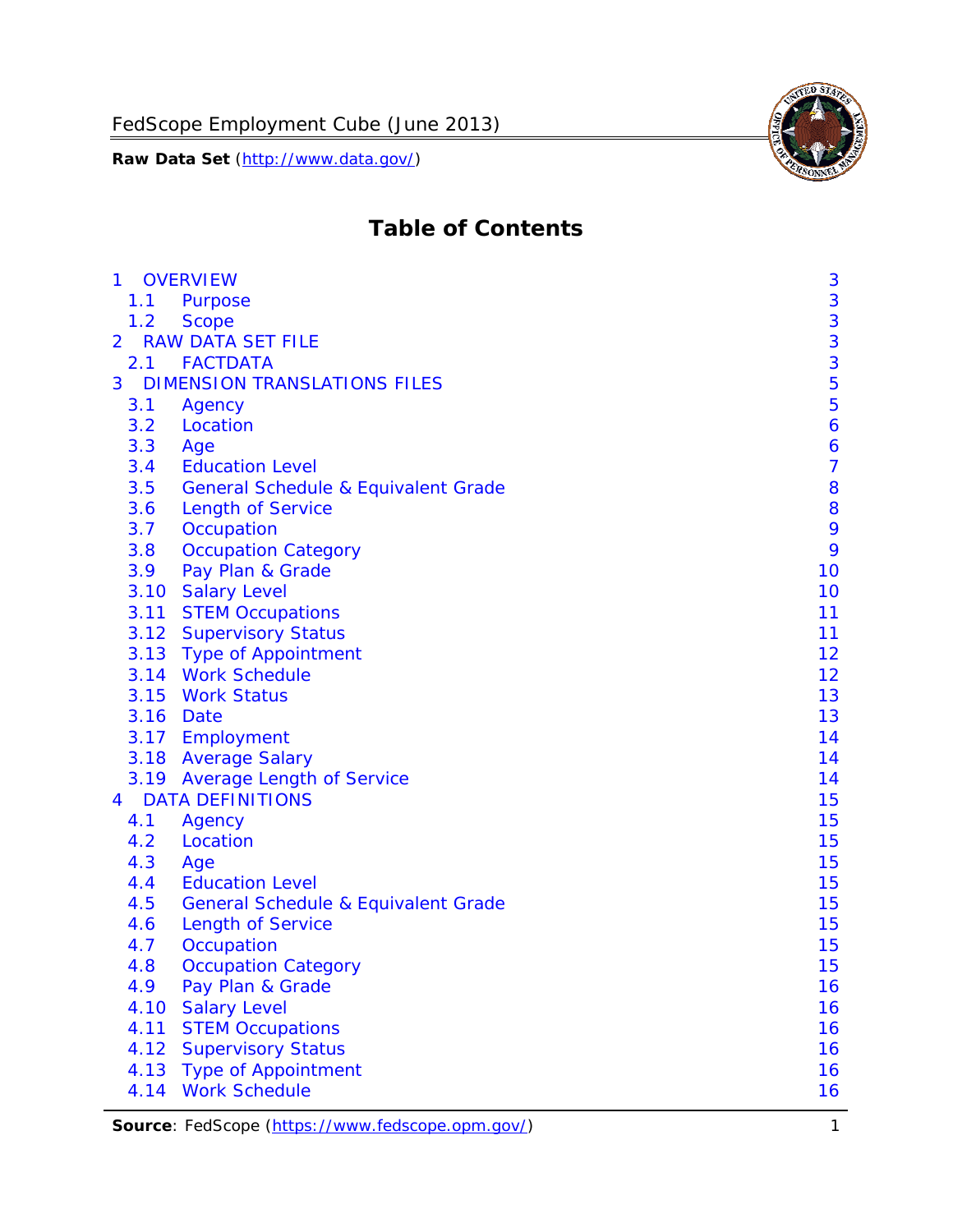FedScope Employment Cube (June 2013)

**Raw Data Set** (http://www.data.gov/)

|     | 4.15 Work Status                                    | 16 |
|-----|-----------------------------------------------------|----|
|     | 4.16 Date                                           | 16 |
|     | 4.17 Employment                                     | 17 |
|     | 4.18 Average Salary                                 | 17 |
|     | 4.19 Average Length of Service                      | 17 |
|     | 5 APPENDIX                                          | 18 |
| 5.1 | SAS Program to Read Raw Data Sets for Data Analysis | 18 |
| 5.2 | <b>FedScope General Public Web Site</b>             | 18 |

# **Listing of Tables**

| Table 2.1: FACTDATA.TXT Record Layout   | 4  |
|-----------------------------------------|----|
| Table 3.1: DTagy.txt Record Layout      | 5  |
| Table 3.2: DTloc.txt Record Layout      | 6  |
| Table 3.3: DTagelvl.txt Record Layout   | 6  |
| Table 3.4: DTedlvl.txt Record Layout    | 7  |
| Table 3.5: DTgsegrd.txt Record Layout   | 8  |
| Table 3.6: DTIoslyl.txt Record Layout   | 8  |
| Table 3.7: DTocc.txt Record Layout      | 9  |
| Table 3.8: DTpatco.txt Record Layout    | 9  |
| Table 3.9: DTppgrd.txt Record Layout    | 10 |
| Table 3.10: DTsallvl.txt Record Layout  | 10 |
| Table 3.11: DTstemocc.txt Record Layout | 11 |
| Table 3.12: DTsuper.txt Record Layout   | 11 |
| Table 3.13: DTtoa.txt Record Layout     | 12 |
| Table 3.14: DTwrksch.txt Record Layout  | 12 |
| Table 3.15: DTwkstat.txt Record Layout  | 13 |
| Table 3.16: DTdate.txt Record Layout    | 13 |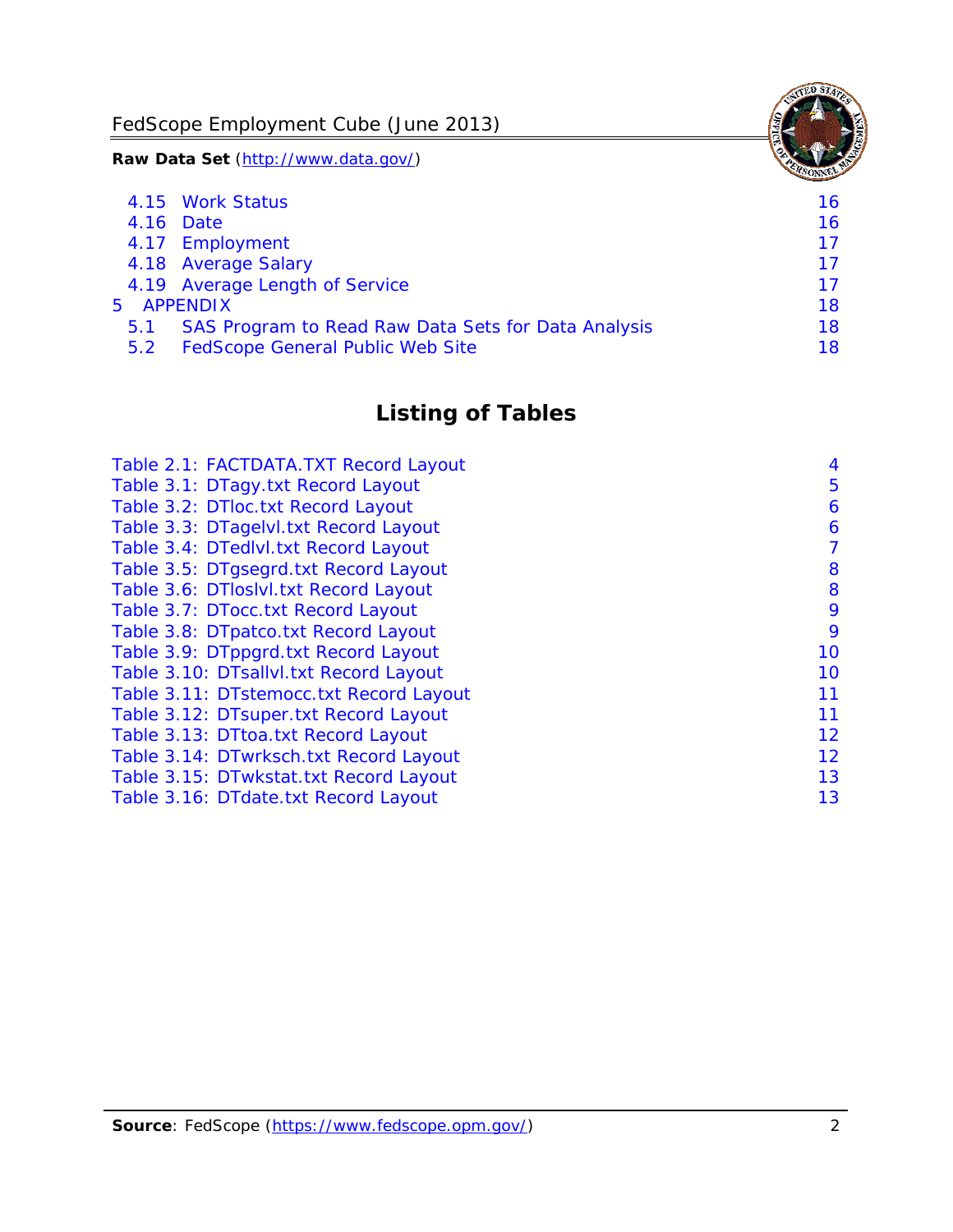

# <span id="page-3-0"></span>**1 OVERVIEW**

#### *1.1 Purpose*

<span id="page-3-1"></span>The purpose of this raw data set is to increase public access to high value, machine readable datasets generated by the U.S. Office of Personnel Management. The FedScope Employment Cube data sets are available via [Data.gov](http://www.data.gov/).

#### <span id="page-3-2"></span>*1.2 Scope*

The scope of this raw data set includes data elements used in the creation of the FedScope Employment Cube [\(https://www.fedscope.opm.gov/\)](https://www.fedscope.opm.gov/). **NOTE**: Starting in FY 2010, the OPM Statistical Data Mart (SDM) is the source for all FedScope data. The SDM is processed data from the Enterprise Human Resources Integration (EHRI) data warehouse. Data is processed on a quarterly basis (i.e. March, June, September and December).

# <span id="page-3-3"></span>**2 RAW DATA SET FILE**

## <span id="page-3-4"></span>*2.1 FACTDATA*

This "**delimited**" (comma separated value (**CSV**)) raw data set provides employee population data as of June 2013. Each column value is separated by a "**comma**" from the next column's value and each row starts a new record. Each record contains 20 data elements. The record layout for FACTDATA.TXT is depicted in [Table 2.1](#page-4-1) below: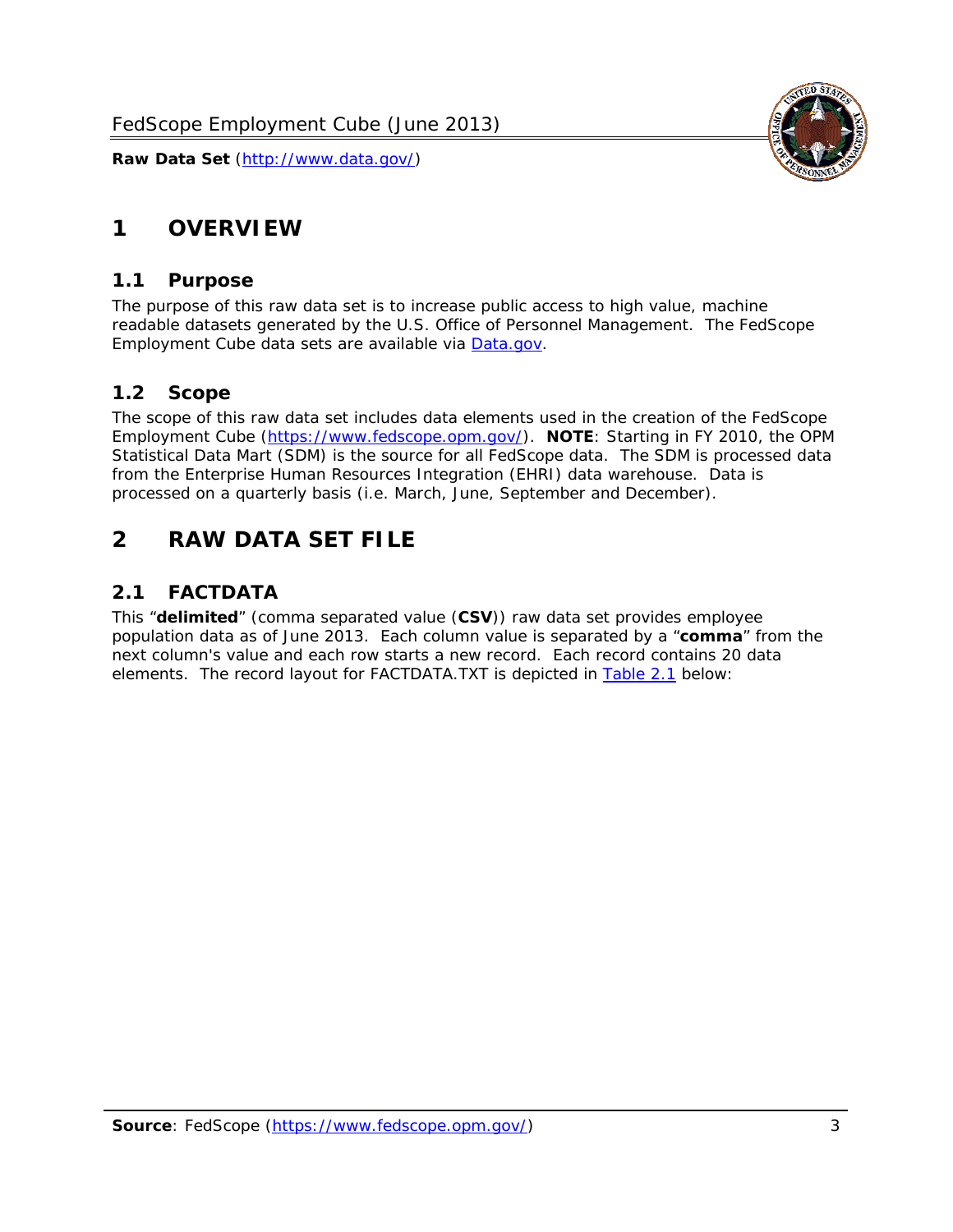<span id="page-4-1"></span><span id="page-4-0"></span>

**NOTE**: If importing this table (data set) into Excel, change the "column data format" for columns 1-17 from "General" to "Text". Columns 18-20 can be imported as "General" data format. In Excel, the "General" data format converts numeric values to numbers. Columns 1-17 are TEXT fields; Columns 18-20 are NUMERIC fields.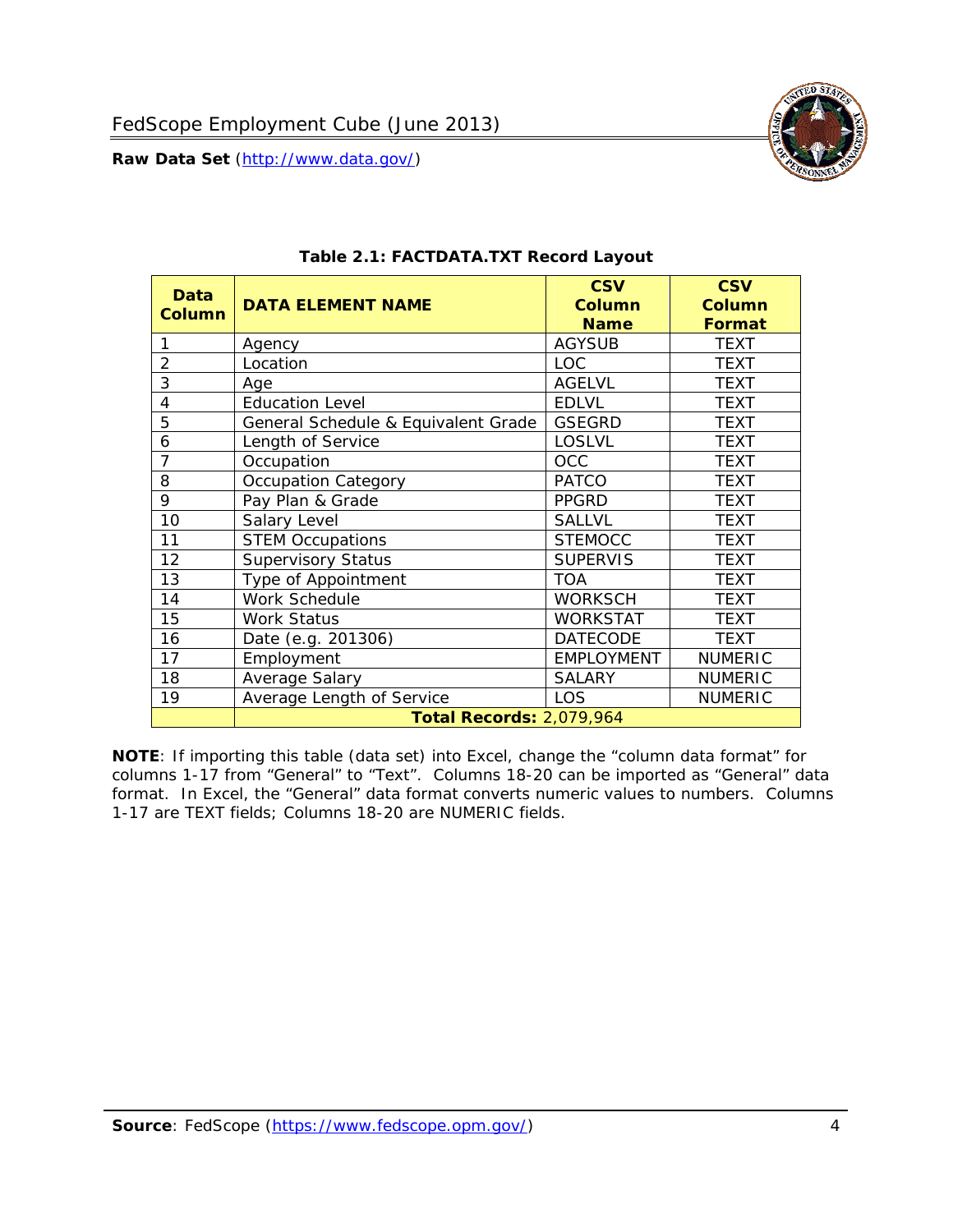

# <span id="page-5-0"></span>**3 DIMENSION TRANSLATIONS FILES**

#### <span id="page-5-1"></span>*3.1 Agency*

<span id="page-5-3"></span><span id="page-5-2"></span>This "**delimited**" (comma separated value (**CSV**)) data file provides translations for the agency data element contained in the employee population data file (FACTDATA.TXT). See [Table 2.1.](#page-4-1) Each column value is separated by a "**comma**" from the next column's value and each row starts a new record. Each record contains 6 data elements. The record layout for DTagy.txt is depicted in **Table 3.1** below:

| Data<br>Column            | <b>DATA ELEMENT NAME</b>       | <b>CSV</b><br><b>Column</b><br><b>Name</b> | <b>CSV</b><br>Column<br><b>Format</b> |
|---------------------------|--------------------------------|--------------------------------------------|---------------------------------------|
|                           | Agency Type                    | <b>AGYTYP</b>                              | <b>TEXT</b>                           |
| 2                         | <b>Agency Type Translation</b> | <b>AGYTYPT</b>                             | <b>TEXT</b>                           |
| 3                         | Agency                         | AGY                                        | <b>TEXT</b>                           |
|                           | <b>Agency Translation</b>      | <b>AGYT</b>                                | <b>TEXT</b>                           |
| -5                        | Agency Sub element             | <b>AGYSUB</b>                              | <b>TEXT</b>                           |
|                           | Agency Sub element Translation | <b>AGYSUBT</b>                             | <b>TEXT</b>                           |
| <b>Total Records: 537</b> |                                |                                            |                                       |

#### **Table 3.1: DTagy.txt Record Layout**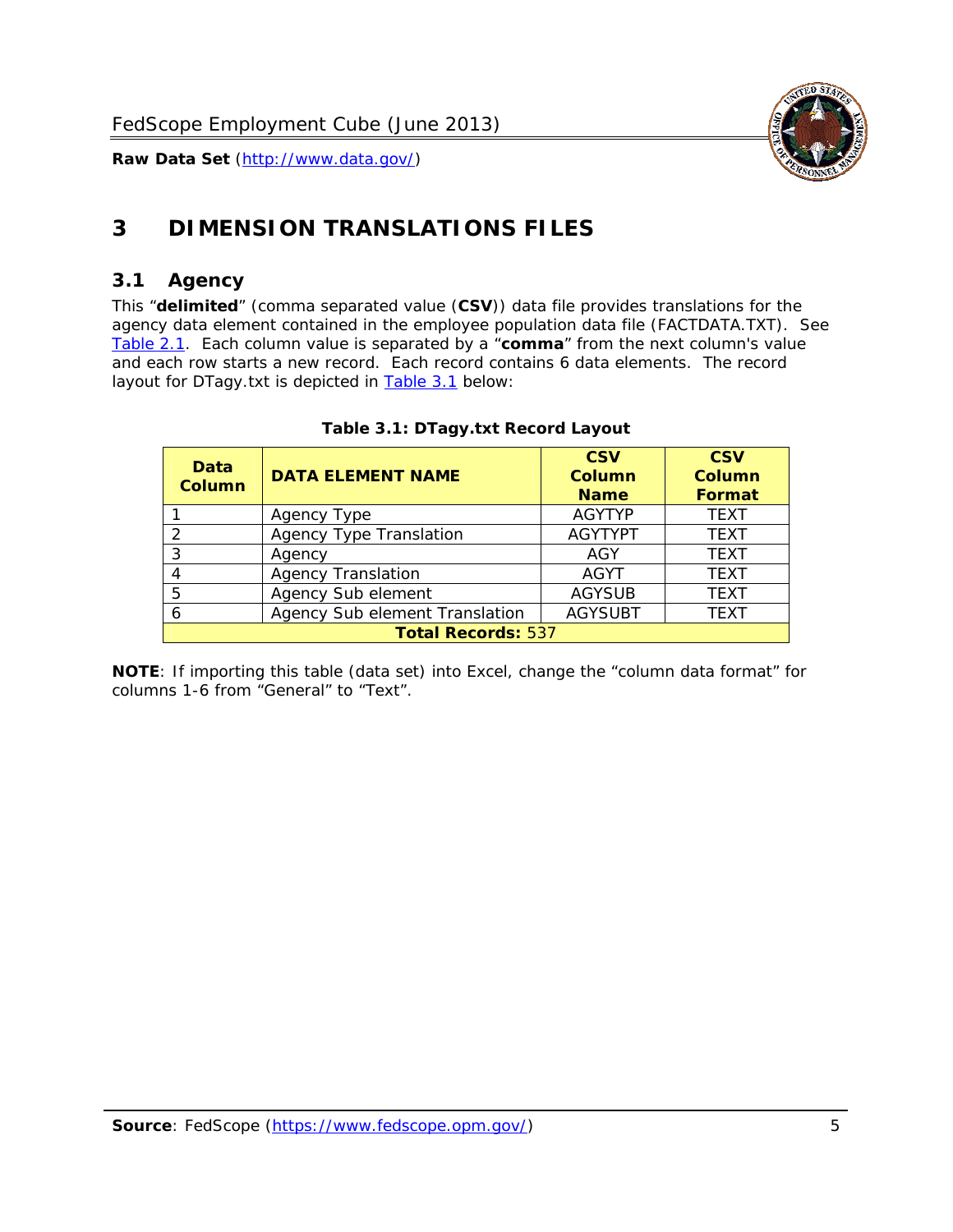

#### <span id="page-6-0"></span>*3.2 Location*

<span id="page-6-4"></span><span id="page-6-2"></span>This "**delimited**" (comma separated value (**CSV**)) data file provides translations for the location data element contained in the employee population data file (FACTDATA.TXT). See [Table 2.1.](#page-4-1) Each column value is separated by a "**comma**" from the next column's value and each row starts a new record. Each record contains 4 data elements. The record layout for DTloc.txt is depicted in [Table 3.2](#page-6-4) below:

| Data<br><b>Column</b>     | <b>DATA ELEMENT NAME</b>         | <b>CSV</b><br>Column<br><b>Name</b> | <b>CSV</b><br><b>Column</b><br><b>Format</b> |
|---------------------------|----------------------------------|-------------------------------------|----------------------------------------------|
|                           | Location Type                    | <b>LOCTYP</b>                       | <b>TEXT</b>                                  |
|                           | Location Type Translation        | <b>LOCTYPT</b>                      | <b>TEXT</b>                                  |
| ົ                         | State/Country                    | <b>LOC</b>                          | <b>TFXT</b>                                  |
|                           | <b>State/Country Translation</b> | LOCT                                | <b>TFXT</b>                                  |
| <b>Total Records: 223</b> |                                  |                                     |                                              |

#### **Table 3.2: DTloc.txt Record Layout**

**NOTE**: If importing this table (data set) into Excel, change the "column data format" for columns 1-4 from "General" to "Text".

#### <span id="page-6-1"></span>*3.3 Age*

<span id="page-6-5"></span><span id="page-6-3"></span>This "**delimited**" (comma separated value (**CSV**)) data file provides translations for the age data element contained in the employee population data file (FACTDATA.TXT). See [Table](#page-4-1) [2.1](#page-4-1). Each column value is separated by a "**comma**" from the next column's value and each row starts a new record. Each record contains 2 data elements. The record layout for DTagelvl.txt is depicted in **[Table 3.3](#page-6-5)** below:

| Data<br>Column           | <b>DATA ELEMENT NAME</b> | <b>CSV</b><br>Column<br><b>Name</b> | <b>CSV</b><br>Column<br><b>Format</b> |
|--------------------------|--------------------------|-------------------------------------|---------------------------------------|
|                          | Aae                      | AGFI VI                             | TFXT                                  |
|                          | Age Translation          | AGFI VI T                           | TFXT                                  |
| <b>Total Records: 12</b> |                          |                                     |                                       |

#### **Table 3.3: DTagelvl.txt Record Layout**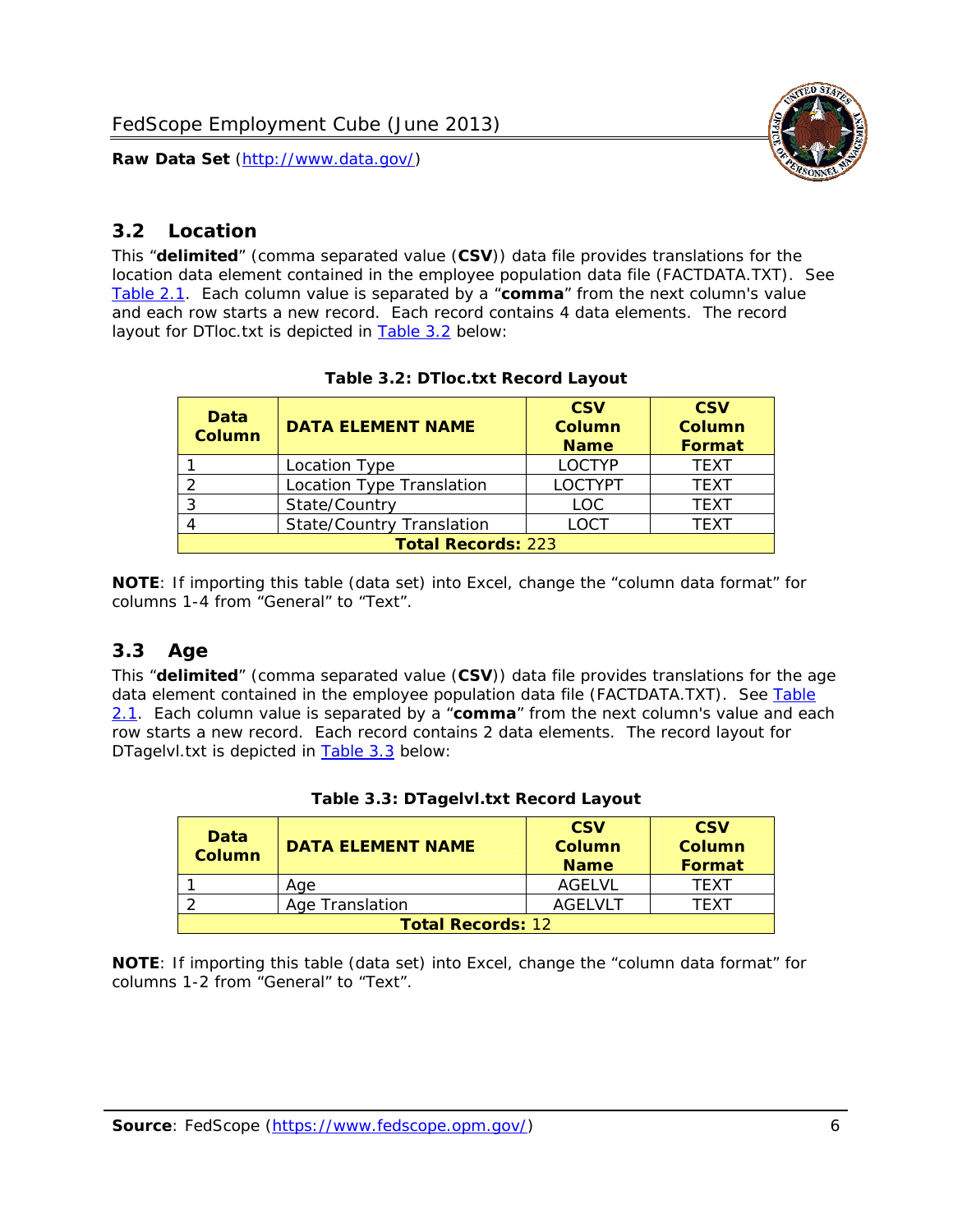

### <span id="page-7-0"></span>*3.4 Education Level*

<span id="page-7-2"></span><span id="page-7-1"></span>This "**delimited**" (comma separated value (**CSV**)) data file provides translations for the education level data element contained in the employee population data file (FACTDATA.TXT). See [Table 2.1](#page-4-1). Each column value is separated by a "**comma**" from the next column's value and each row starts a new record. Each record contains 4 data elements. The record layout for DTedlvl.txt is depicted in [Table 3.4](#page-7-2) below:

| Data<br><b>Column</b>    | <b>DATA ELEMENT NAME</b>                | <b>CSV</b><br><b>Column</b><br><b>Name</b> | <b>CSV</b><br><b>Column</b><br><b>Format</b> |
|--------------------------|-----------------------------------------|--------------------------------------------|----------------------------------------------|
|                          | <b>Education Level Type</b>             | <b>EDLVLTYP</b>                            | <b>TEXT</b>                                  |
|                          | <b>Education Level Type Translation</b> | <b>EDLVLTYPT</b>                           | <b>TEXT</b>                                  |
|                          | <b>Education Level</b>                  | <b>EDLVL</b>                               | <b>TEXT</b>                                  |
|                          | <b>Education Level Translation</b>      | <b>EDLVLT</b>                              | <b>TEXT</b>                                  |
| <b>Total Records: 24</b> |                                         |                                            |                                              |

#### **Table 3.4: DTedlvl.txt Record Layout**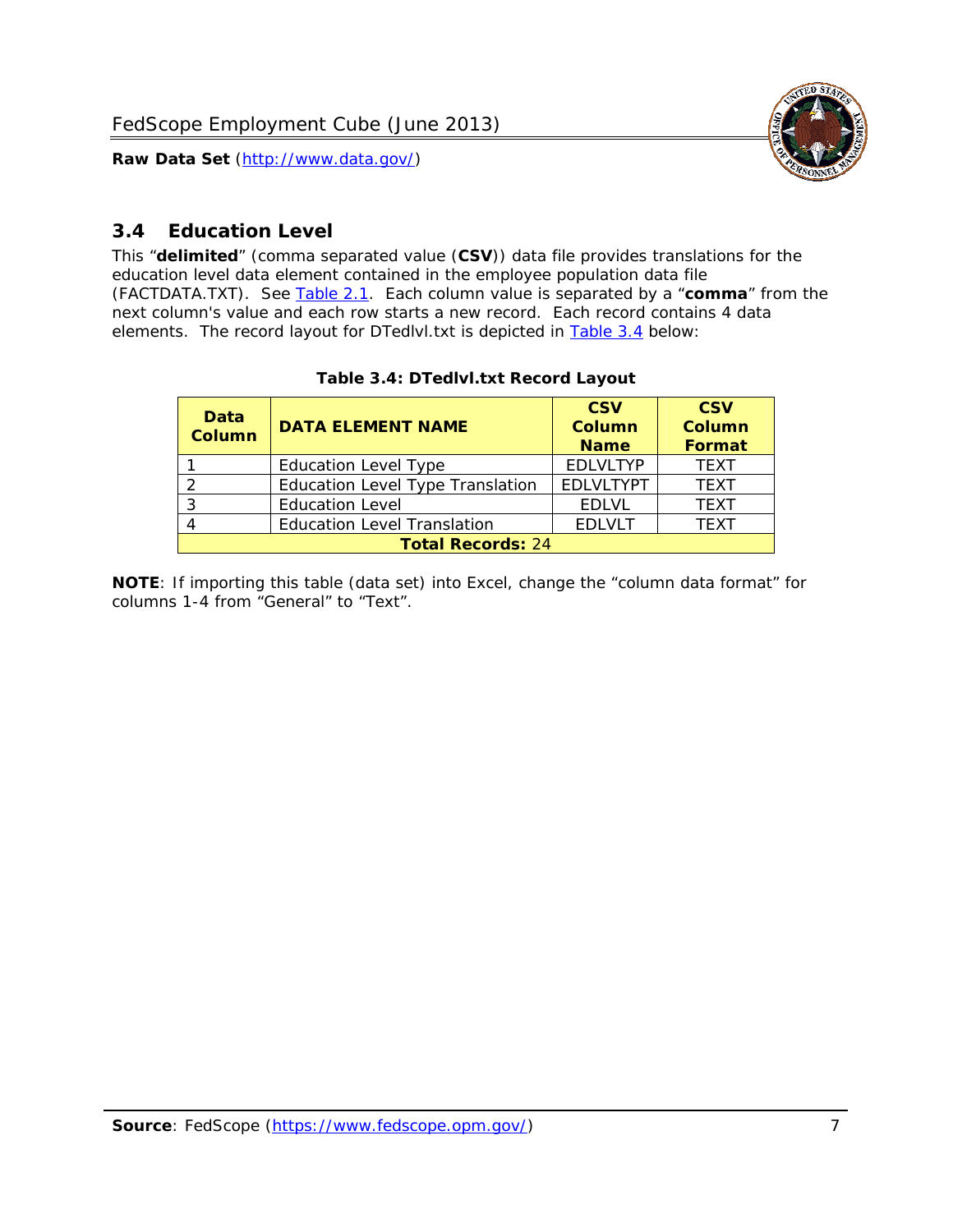

#### <span id="page-8-0"></span>*3.5 General Schedule & Equivalent Grade*

This "**delimited**" (comma separated value (**CSV**)) data file provides translations for the general schedule & equivalent grade data element contained in the employee population data file (FACTDATA.TXT). See [Table 2.1](#page-4-1). Each column value is separated by a "**comma**" from the next column's value and each row starts a new record. Each record contains 1 data element. The record layout for DTgsegrd.txt is depicted in [Table 3.5](#page-8-4) below:

#### **Table 3.5: DTgsegrd.txt Record Layout**

<span id="page-8-4"></span><span id="page-8-2"></span>

| Data<br>Column           | DATA FI FMFNT NAMF                  | <b>CSV</b><br>Column<br><b>Name</b> | <b>CSV</b><br>Column<br>Format |
|--------------------------|-------------------------------------|-------------------------------------|--------------------------------|
|                          | General Schedule & Equivalent Grade | GSEGRD                              | TFXT                           |
| <b>Total Records: 17</b> |                                     |                                     |                                |

**NOTE**: If importing this table (data set) into Excel, change the "column data format" for column 1-from "General" to "Text".

#### <span id="page-8-1"></span>*3.6 Length of Service*

<span id="page-8-5"></span>This "**delimited**" (comma separated value (**CSV**)) data file provides translations for the length of service data element contained in the employee population data file (FACTDATA.TXT). See [Table 2.1](#page-4-1). Each column value is separated by a "**comma**" from the next column's value and each row starts a new record. Each record contains 2 data elements. The record layout for DTloslvl.txt is depicted in [Table 3.6](#page-8-5) below:

<span id="page-8-3"></span>

| Data<br><b>Column</b>    | <b>DATA ELEMENT NAME</b>      | <b>CSV</b><br><b>Column</b><br><b>Name</b> | <b>CSV</b><br>Column<br>Format |
|--------------------------|-------------------------------|--------------------------------------------|--------------------------------|
|                          | Length of Service             | LOSLVL                                     | TFXT                           |
|                          | Length of Service Translation | LOSI VLT                                   | TFXT                           |
| <b>Total Records: 11</b> |                               |                                            |                                |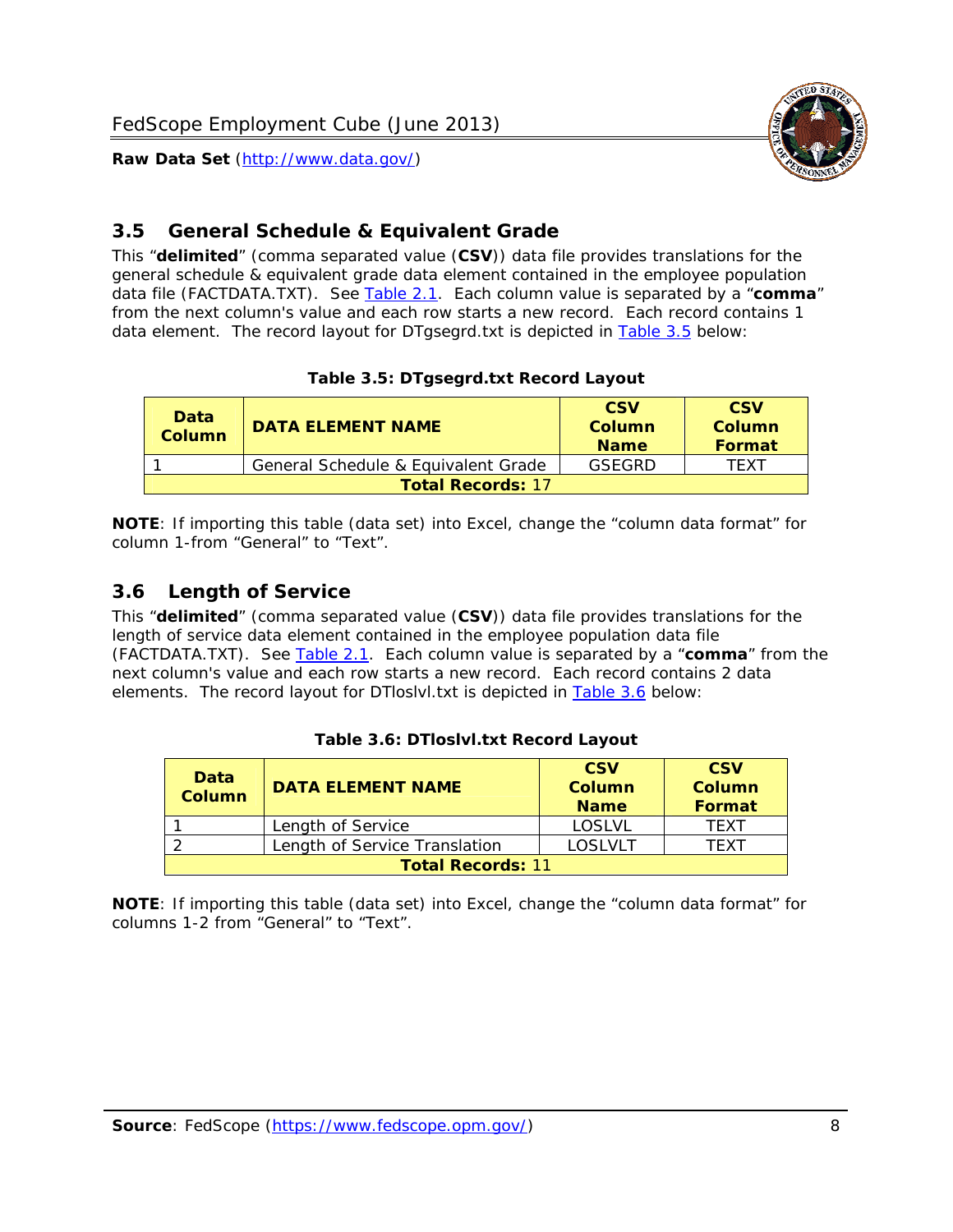

#### <span id="page-9-0"></span>*3.7 Occupation*

<span id="page-9-4"></span>This "**delimited**" (comma separated value (**CSV**)) data file provides translations for the occupation data element contained in the employee population data file (FACTDATA.TXT). See [Table 2.1](#page-4-1). Each column value is separated by a "**comma**" from the next column's value and each row starts a new record. Each record contains 6 data elements. The record layout for DTocc.txt is depicted in [Table 3.7](#page-9-4) below:

<span id="page-9-2"></span>

| Data<br><b>Column</b>     | <b>DATA ELEMENT NAME</b>             | <b>CSV</b><br>Column<br><b>Name</b> | <b>CSV</b><br><b>Column</b><br><b>Format</b> |
|---------------------------|--------------------------------------|-------------------------------------|----------------------------------------------|
|                           | Occupation Type                      | <b>OCCTYP</b>                       | <b>TEXT</b>                                  |
|                           | Occupation Type Translation          | <b>OCCTYPT</b>                      | <b>TEXT</b>                                  |
| 3                         | <b>Occupation Family</b>             | <b>OCCFAM</b>                       | <b>TEXT</b>                                  |
|                           | <b>Occupation Family Translation</b> | <b>OCCFAMT</b>                      | <b>TEXT</b>                                  |
| 5                         | Occupation                           | <b>OCC</b>                          | <b>TEXT</b>                                  |
|                           | <b>Occupation Translation</b>        | <b>OCCT</b>                         | <b>TEXT</b>                                  |
| <b>Total Records: 687</b> |                                      |                                     |                                              |

#### **Table 3.7: DTocc.txt Record Layout**

**NOTE**: If importing this table (data set) into Excel, change the "column data format" for columns 1-6 from "General" to "Text".

#### <span id="page-9-1"></span>*3.8 Occupation Category*

<span id="page-9-5"></span>This "**delimited**" (comma separated value (**CSV**)) data file provides translations for the occupation category data element contained in the employee population data file (FACTDATA.TXT). See [Table 2.1](#page-4-1). Each column value is separated by a "**comma**" from the next column's value and each row starts a new record. Each record contains 2 data elements. The record layout for DTpatco.txt is depicted in [Table 3.8](#page-9-5) below:

<span id="page-9-3"></span>

| Data<br><b>Column</b>   | <b>DATA ELEMENT NAME</b>        | <b>CSV</b><br>Column<br><b>Name</b> | <b>CSV</b><br>Column<br>Format |
|-------------------------|---------------------------------|-------------------------------------|--------------------------------|
|                         | <b>Occupation Category</b>      | <b>PATCO</b>                        | <b>TFXT</b>                    |
|                         | Occupation Category Translation | <b>PATCOT</b>                       | TFXT                           |
| <b>Total Records: 7</b> |                                 |                                     |                                |

|  |  | Table 3.8: DTpatco.txt Record Layout |  |  |
|--|--|--------------------------------------|--|--|
|--|--|--------------------------------------|--|--|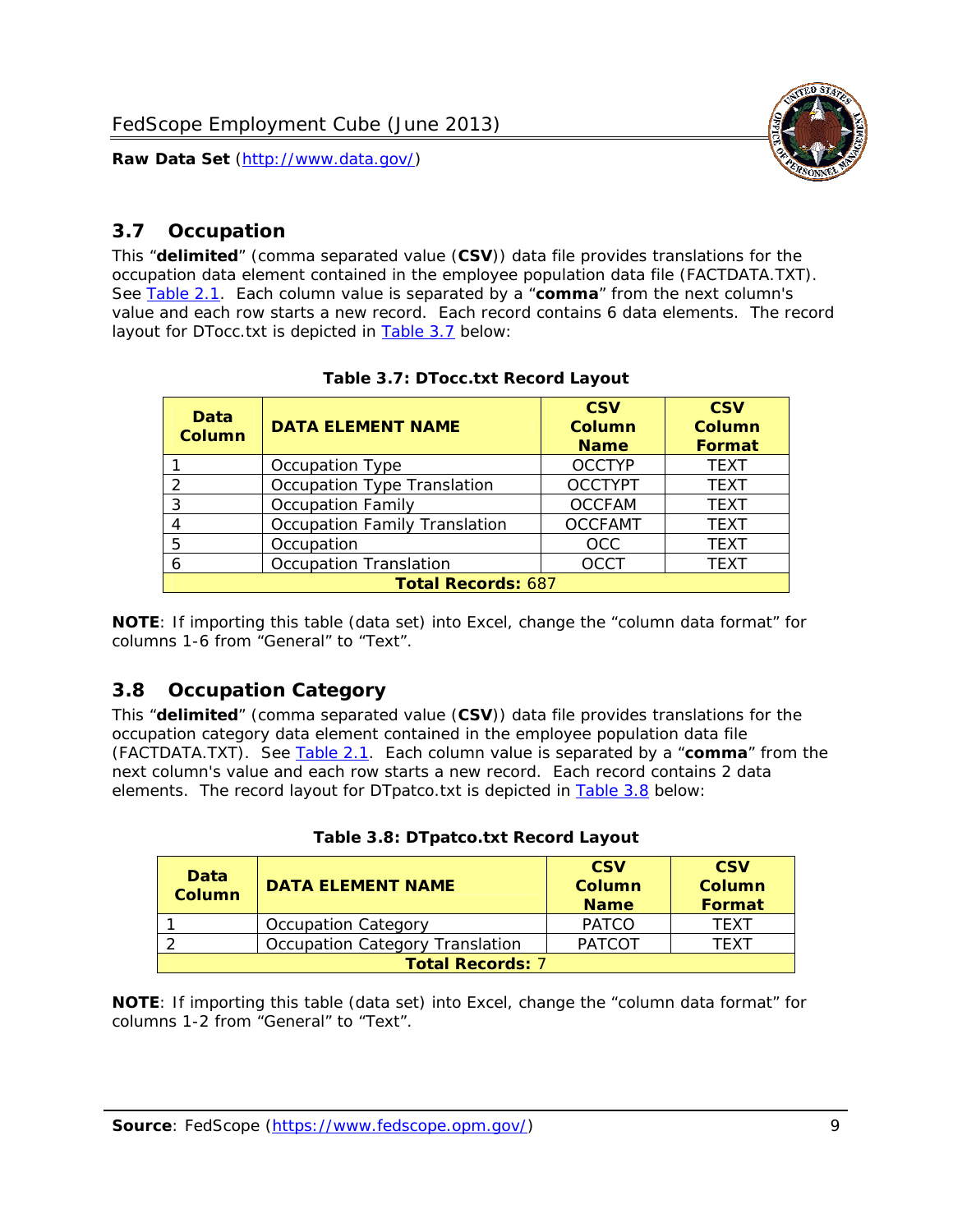

### <span id="page-10-0"></span>*3.9 Pay Plan & Grade*

<span id="page-10-4"></span>This "**delimited**" (comma separated value (**CSV**)) data file provides translations for the pay plan & grade data element contained in the employee population data file (FACTDATA.TXT). See [Table 2.1](#page-4-1). Each column value is separated by a "**comma**" from the next column's value and each row starts a new record. Each record contains 7 data elements. The record layout for DTppgrd.txt is depicted in **Table 3.9** below:

<span id="page-10-2"></span>

| Data<br>Column              | <b>DATA ELEMENT NAME</b>   | <b>CSV</b><br>Column<br><b>Name</b> | <b>CSV</b><br><b>Column</b><br><b>Format</b> |  |
|-----------------------------|----------------------------|-------------------------------------|----------------------------------------------|--|
|                             | Pay Plan Type              | <b>PPTYP</b>                        | <b>TEXT</b>                                  |  |
| $\mathcal{P}$               | Pay Plan Type Translation  | <b>PPTYPT</b>                       | <b>TEXT</b>                                  |  |
| 3                           | Pay Plan Group             | <b>PPGROUP</b>                      | <b>TEXT</b>                                  |  |
| 4                           | Pay Plan Group Translation | <b>PPGROUPT</b>                     | <b>TEXT</b>                                  |  |
| 5                           | Pay Plan                   | <b>PAYPLAN</b>                      | <b>TEXT</b>                                  |  |
| 6                           | Pay Plan Translation       | PAYPLANT                            | <b>TEXT</b>                                  |  |
|                             | Pay Plan & Grade           | <b>PPGRD</b>                        | <b>TEXT</b>                                  |  |
| <b>Total Records: 1,017</b> |                            |                                     |                                              |  |

#### **Table 3.9: DTppgrd.txt Record Layout**

**NOTE**: If importing this table (data set) into Excel, change the "column data format" for columns 1-7 from "General" to "Text".

## <span id="page-10-1"></span>*3.10 Salary Level*

<span id="page-10-5"></span><span id="page-10-3"></span>This "**delimited**" (comma separated value (**CSV**)) data file provides translations for the salary level data element contained in the employee population data file (FACTDATA.TXT). See [Table 2.1](#page-4-1). Each column value is separated by a "**comma**" from the next column's value and each row starts a new record. Each record contains 2 data elements. The record layout for DTsallvl.txt is depicted in [Table 3.10](#page-10-5) below:

| <b>Data</b><br>Column    | <b>DATA ELEMENT NAME</b>        | <b>CSV</b><br>Column<br><b>Name</b> | <b>CSV</b><br>Column<br><b>Format</b> |
|--------------------------|---------------------------------|-------------------------------------|---------------------------------------|
|                          | Salary Level                    | <b>SALLVL</b>                       | TFXT                                  |
|                          | <b>Salary Level Translation</b> | SAI I VI T                          | TEXT                                  |
| <b>Total Records: 19</b> |                                 |                                     |                                       |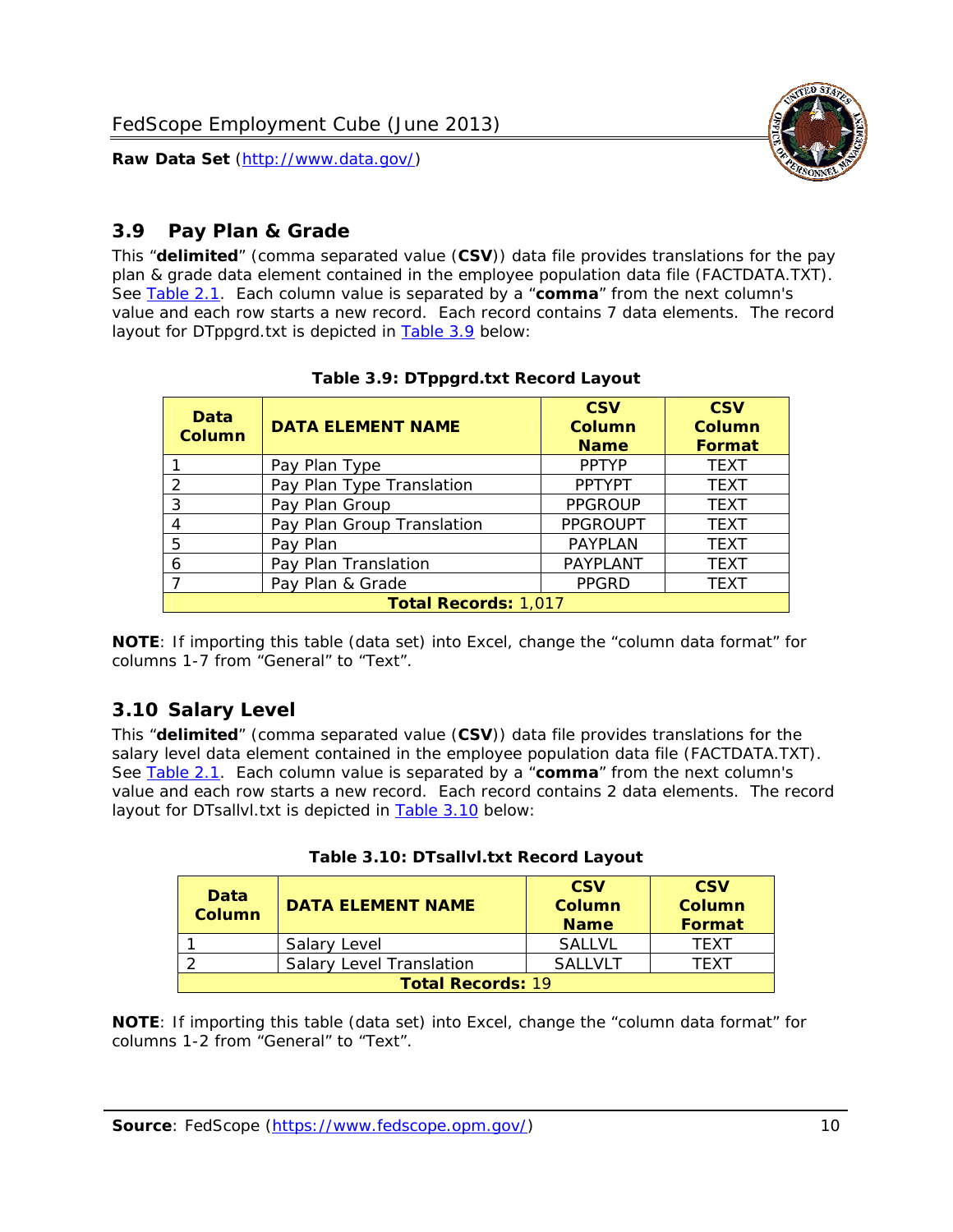

#### <span id="page-11-0"></span>*3.11 STEM Occupations*

<span id="page-11-4"></span>This "**delimited**" (comma separated value (**CSV**)) data file provides translations for the STEM occupations data element contained in the employee population data file (FACTDATA.TXT). See [Table 2.1](#page-4-1). Each column value is separated by a "**comma**" from the next column's value and each row starts a new record. Each record contains 6 data elements. The record layout for DTstemocc.txt is depicted in [Table 3.11](#page-11-4) below:

<span id="page-11-2"></span>

| <b>Data</b><br><b>Column</b> | <b>DATA ELEMENT NAME</b>                     | <b>CSV</b><br>Column<br><b>Name</b> | <b>CSV</b><br><b>Column</b><br><b>Format</b> |  |
|------------------------------|----------------------------------------------|-------------------------------------|----------------------------------------------|--|
|                              | <b>STEM Occupation Aggregate</b>             | <b>STEMAGG</b>                      | <b>TEXT</b>                                  |  |
|                              | <b>STEM Occupation Aggregate Translation</b> | <b>STEMAGGT</b>                     | <b>TEXT</b>                                  |  |
| 3                            | <b>STEM Occupation Type</b>                  | <b>STEMTYP</b>                      | <b>TEXT</b>                                  |  |
|                              | <b>STEM Occupation Type Translation</b>      | <b>STEMTYPT</b>                     | <b>TEXT</b>                                  |  |
| 5                            | <b>STEM Occupation</b>                       | <b>STEMOCC</b>                      | <b>TEXT</b>                                  |  |
|                              | <b>STEM Occupation Translation</b>           | <b>STEMOCCT</b>                     | <b>TEXT</b>                                  |  |
| <b>Total Records: 69</b>     |                                              |                                     |                                              |  |

#### **Table 3.11: DTstemocc.txt Record Layout**

**NOTE**: If importing this table (data set) into Excel, change the "column data format" for columns 1-6 from "General" to "Text".

## <span id="page-11-1"></span>*3.12 Supervisory Status*

This "**delimited**" (comma separated value (**CSV**)) data file provides translations for the supervisory status data element contained in the employee population data file (FACTDATA.TXT). See [Table 2.1](#page-4-1). Each column value is separated by a "**comma**" from the next column's value and each row starts a new record. Each record contains 4 data elements. The record layout for DTsuper.txt is depicted in [Table 3.12](#page-11-5) below:

<span id="page-11-5"></span><span id="page-11-3"></span>

| Data<br><b>Column</b>   | <b>DATA ELEMENT NAME</b>              | <b>CSV</b><br><b>Column</b><br><b>Name</b> | <b>CSV</b><br><b>Column</b><br>Format |  |
|-------------------------|---------------------------------------|--------------------------------------------|---------------------------------------|--|
|                         | <b>Supervisory Status Type</b>        | <b>SUPFRTYP</b>                            | <b>TEXT</b>                           |  |
|                         | Supervisory Status Type Translation   | <b>SUPERTYPT</b>                           | <b>TEXT</b>                           |  |
|                         | <b>Supervisory Status</b>             | <b>SUPERVIS</b>                            | <b>TEXT</b>                           |  |
|                         | <b>Supervisory Status Translation</b> | <b>SUPERVIST</b>                           | <b>TEXT</b>                           |  |
| <b>Total Records: 7</b> |                                       |                                            |                                       |  |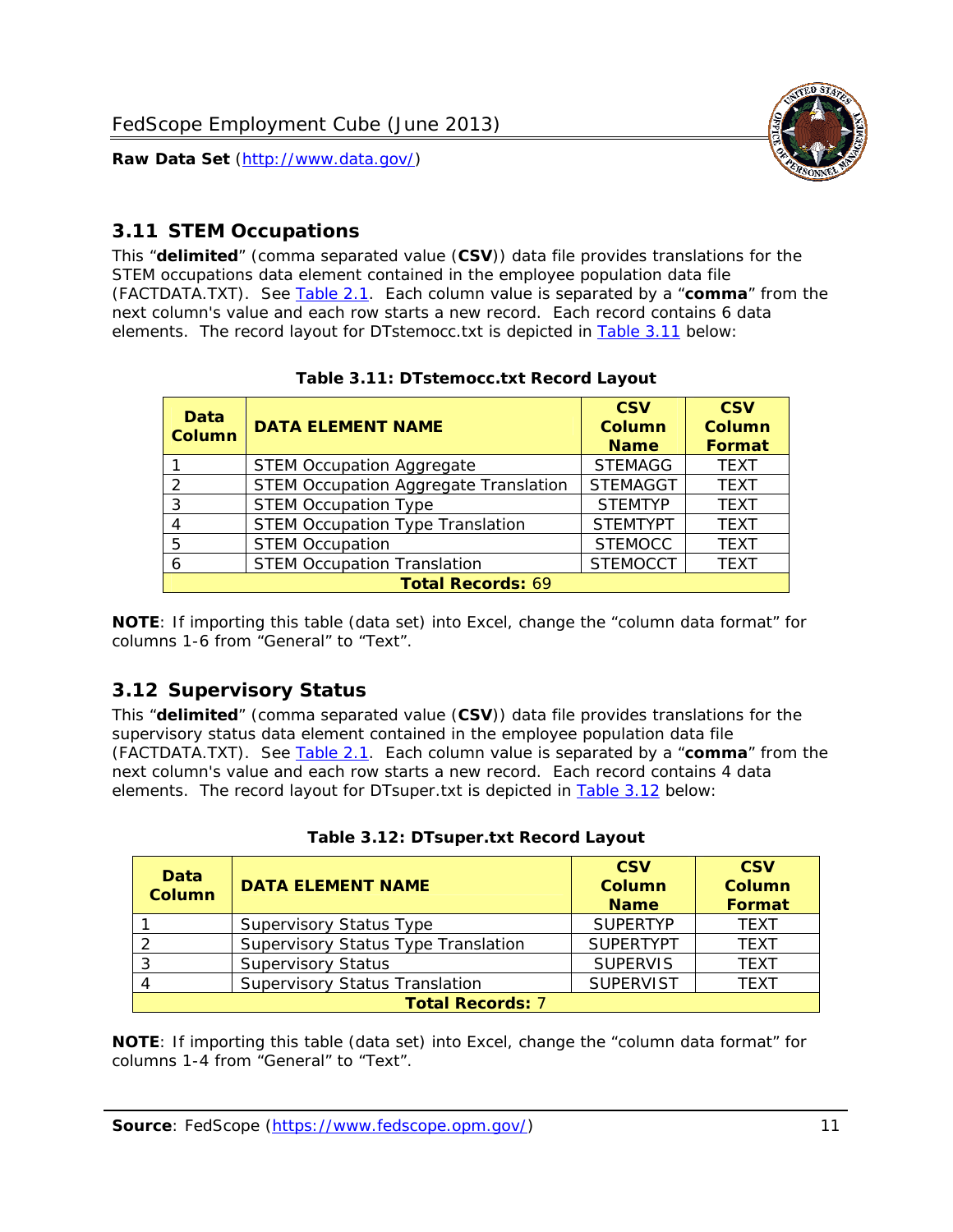

### <span id="page-12-0"></span>*3.13 Type of Appointment*

This "**delimited**" (comma separated value (**CSV**)) data file provides translations for the type of appointment data element contained in the employee population data file (FACTDATA.TXT). See [Table 2.1](#page-4-1). Each column value is separated by a "**comma**" from the next column's value and each row starts a new record. Each record contains 4 data elements. The record layout for DTtoa.txt is depicted in [Table 3.13](#page-12-4) below:

<span id="page-12-4"></span><span id="page-12-2"></span>

| Data<br><b>Column</b>    | <b>DATA ELEMENT NAME</b>             | <b>CSV</b><br><b>Column</b><br><b>Name</b> | <b>CSV</b><br><b>Column</b><br>Format |  |
|--------------------------|--------------------------------------|--------------------------------------------|---------------------------------------|--|
|                          | Type of Appointment Type             | <b>TOATYP</b>                              | <b>TEXT</b>                           |  |
|                          | Type of Appointment Type Translation | <b>TOATYPT</b>                             | <b>TEXT</b>                           |  |
|                          | Type of Appointment                  | TOA                                        | <b>TEXT</b>                           |  |
|                          | Type of Appointment Translation      | <b>TOAT</b>                                | <b>TEXT</b>                           |  |
| <b>Total Records: 21</b> |                                      |                                            |                                       |  |

#### **Table 3.13: DTtoa.txt Record Layout**

**NOTE**: If importing this table (data set) into Excel, change the "column data format" for columns 1-4 from "General" to "Text".

#### <span id="page-12-1"></span>*3.14 Work Schedule*

<span id="page-12-5"></span>This "**delimited**" (comma separated value (**CSV**)) data file provides translations for the work schedule data element contained in the employee population data file (FACTDATA.TXT). See [Table 2.1](#page-4-1). Each column value is separated by a "**comma**" from the next column's value and each row starts a new record. Each record contains 4 data elements. The record layout for DTwrksch.txt is depicted in [Table 3.14](#page-12-5) below:

<span id="page-12-3"></span>

| Data<br>Column           | <b>DATA ELEMENT NAME</b>       | <b>CSV</b><br><b>Column</b><br><b>Name</b> | <b>CSV</b><br>Column<br><b>Format</b> |
|--------------------------|--------------------------------|--------------------------------------------|---------------------------------------|
|                          | Work Schedule Type             | <b>WSTYP</b>                               | <b>TEXT</b>                           |
| 2                        | Work Schedule Type Translation | <b>WSTYPT</b>                              | <b>TFXT</b>                           |
| 3                        | Work Schedule                  | <b>WORKSCH</b>                             | <b>TFXT</b>                           |
|                          | Work Schedule Translation      | <b>WORKSCHT</b>                            | <b>TFXT</b>                           |
| <b>Total Records: 12</b> |                                |                                            |                                       |

|  | Table 3.14: DTwrksch.txt Record Layout |  |
|--|----------------------------------------|--|
|  |                                        |  |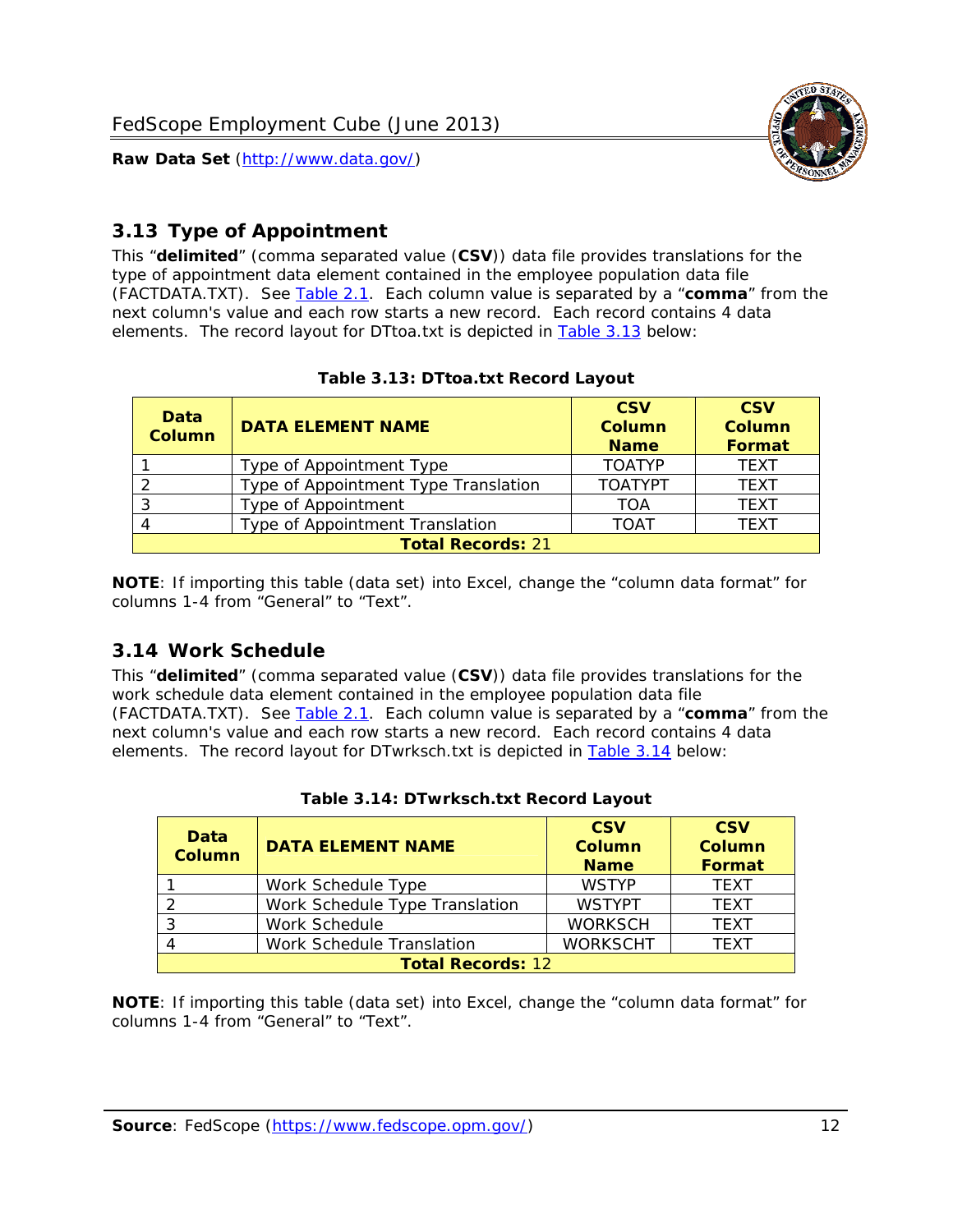

#### <span id="page-13-0"></span>*3.15 Work Status*

<span id="page-13-4"></span><span id="page-13-2"></span>This "**delimited**" (comma separated value (**CSV**)) data file provides translations for the work status data element contained in the employee population data file (FACTDATA.TXT). See [Table 2.1](#page-4-1). Each column value is separated by a "**comma**" from the next column's value and each row starts a new record. Each record contains 2 data elements. The record layout for DTwkstat.txt is depicted in [Table 3.15](#page-13-4) below:

| Data<br><b>Column</b>   | <b>DATA ELEMENT NAME</b>       | <b>CSV</b><br>Column<br><b>Name</b> | <b>CSV</b><br>Column<br>Format |
|-------------------------|--------------------------------|-------------------------------------|--------------------------------|
|                         | Work Status                    | <b>WORKSTAT</b>                     | TFXT                           |
|                         | <b>Work Status Translation</b> | <b>WORKSTATT</b>                    | TFXT                           |
| <b>Total Records: 2</b> |                                |                                     |                                |

#### **Table 3.15: DTwkstat.txt Record Layout**

**NOTE**: If importing this table (data set) into Excel, change the "column data format" for columns 1-2 from "General" to "Text".

#### <span id="page-13-1"></span>*3.16 Date*

<span id="page-13-5"></span><span id="page-13-3"></span>This "**delimited**" (comma separated value (**CSV**)) data file provides translations for the status file month date data element contained in the employee population data file (FACTDATA.TXT). See [Table 2.1](#page-4-1). Each column value is separated by a "**comma**" from the next column's value and each row starts a new record. Each record contains 2 data elements. The record layout for DTdate.txt is depicted in [Table 3.16](#page-13-5) below:

| Data<br><b>Column</b>   | <b>DATA ELEMENT NAME</b> | <b>CSV</b><br>Column<br><b>Name</b> | <b>CSV</b><br>Column<br><b>Format</b> |
|-------------------------|--------------------------|-------------------------------------|---------------------------------------|
|                         | File Date                | <b>DATECODE</b>                     | TFXT                                  |
|                         | File Date Translation    | <b>DATECODET</b>                    | TFXT                                  |
| <b>Total Records: 1</b> |                          |                                     |                                       |

**Table 3.16: DTdate.txt Record Layout**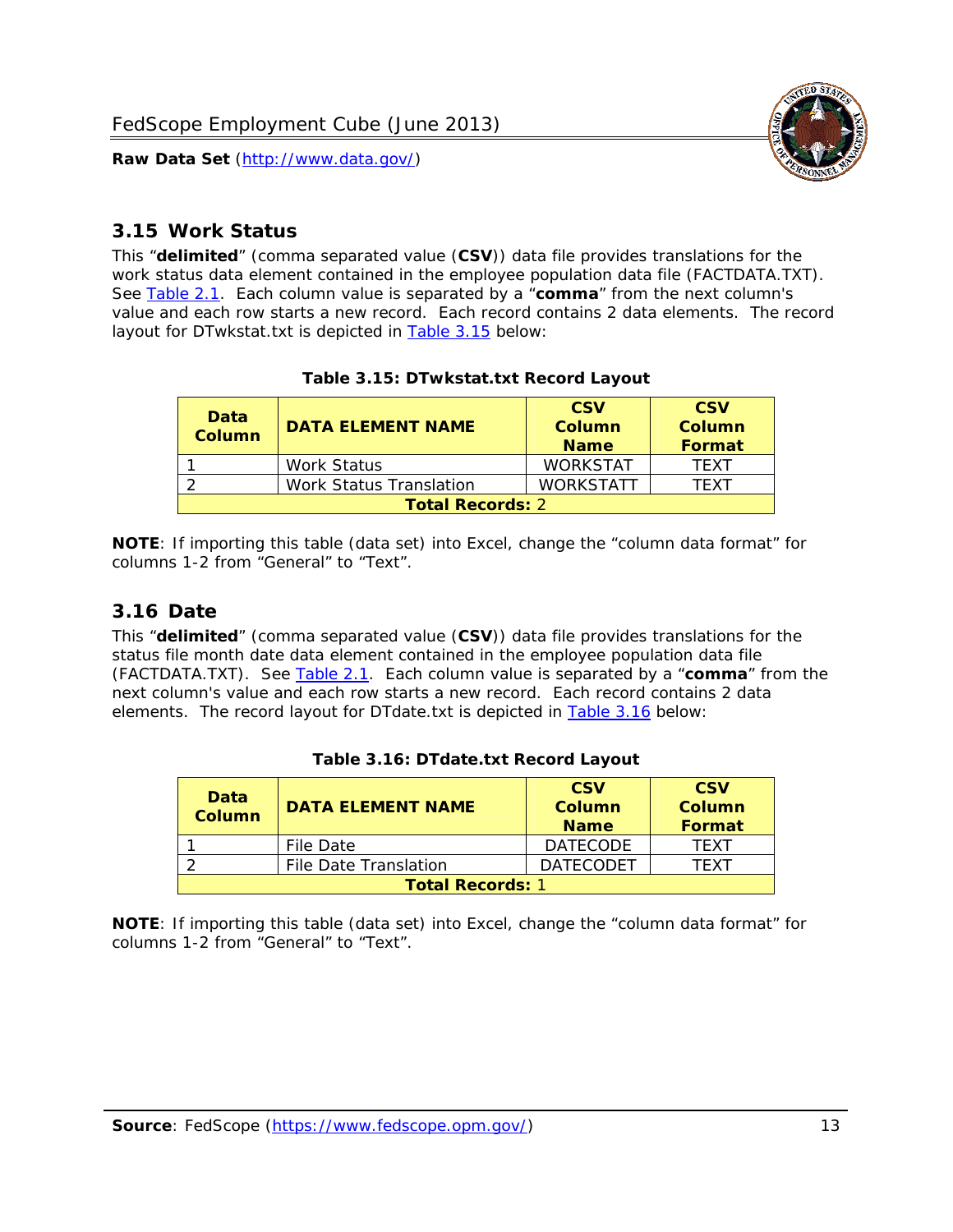<span id="page-14-0"></span>

There is no translation file for this data element. Every record in the employee population data file (FACTDATA.TXT) contains a value of "1" for this field. See Chapter [4.17](#page-16-8) for definition of **Employment**.

#### <span id="page-14-1"></span>*3.18 Average Salary*

There is no translation file for this data element. See Chapter [4.18](#page-17-1) for definition of [Average](#page-17-1) **[Salary](#page-17-1) [Average Salary.](#page-17-1)** 

#### <span id="page-14-2"></span>*3.19 Average Length of Service*

There is no translation file for this data element. See Chapter [4.19](#page-17-2) for definition of [Average](#page-17-2) Length of Service

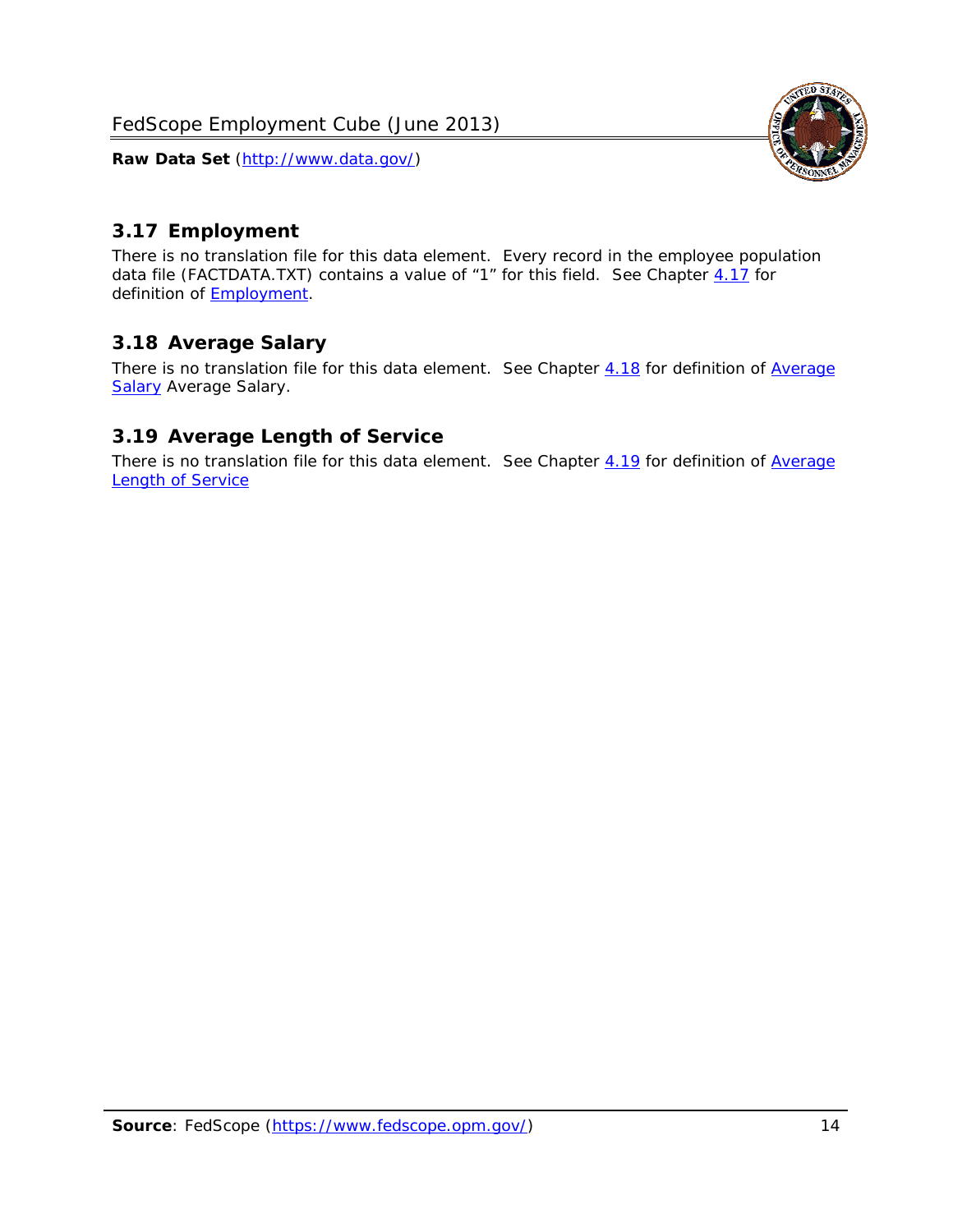

# <span id="page-15-0"></span>**4 DATA DEFINITIONS**

#### <span id="page-15-1"></span>*4.1 Agency*

The employing organization.

## <span id="page-15-2"></span>*4.2 Location*

The official duty station of an employee. Locations in the United States are defined in terms of states. Locations outside the United States are defined in terms of countries and U.S. territories.

#### <span id="page-15-3"></span>*4.3 Age*

An employee's age. Age is displayed in five-year intervals, except for an initial interval of less than 20 years and a final interval of 65 years or more.

#### <span id="page-15-4"></span>*4.4 Education Level*

The extent of an employee's educational attainment from an accredited institution.

#### <span id="page-15-5"></span>*4.5 General Schedule & Equivalent Grade*

The General Schedule grade for pay plans in the General Schedule and Equivalent pay plan category (See [Pay Plan & Grade](#page-16-0)).

#### <span id="page-15-6"></span>*4.6 Length of Service*

The number of years of Federal civilian employment, creditable military service, and other service made creditable by specific legislation. Length of service is grouped by five-year intervals, except for:

- a. the initial intervals of less than 1 year, 1-2 years, and 3-4 years and
- b. the final interval of 35 years or more.

#### <span id="page-15-7"></span>*4.7 Occupation*

An employee's occupation as defined by the Office of Personnel Management (OPM).

#### <span id="page-15-8"></span>*4.8 Occupation Category*

Occupational categories are defined by the educational requirements of the occupation and the subject matter and level of difficulty or responsibility of the work.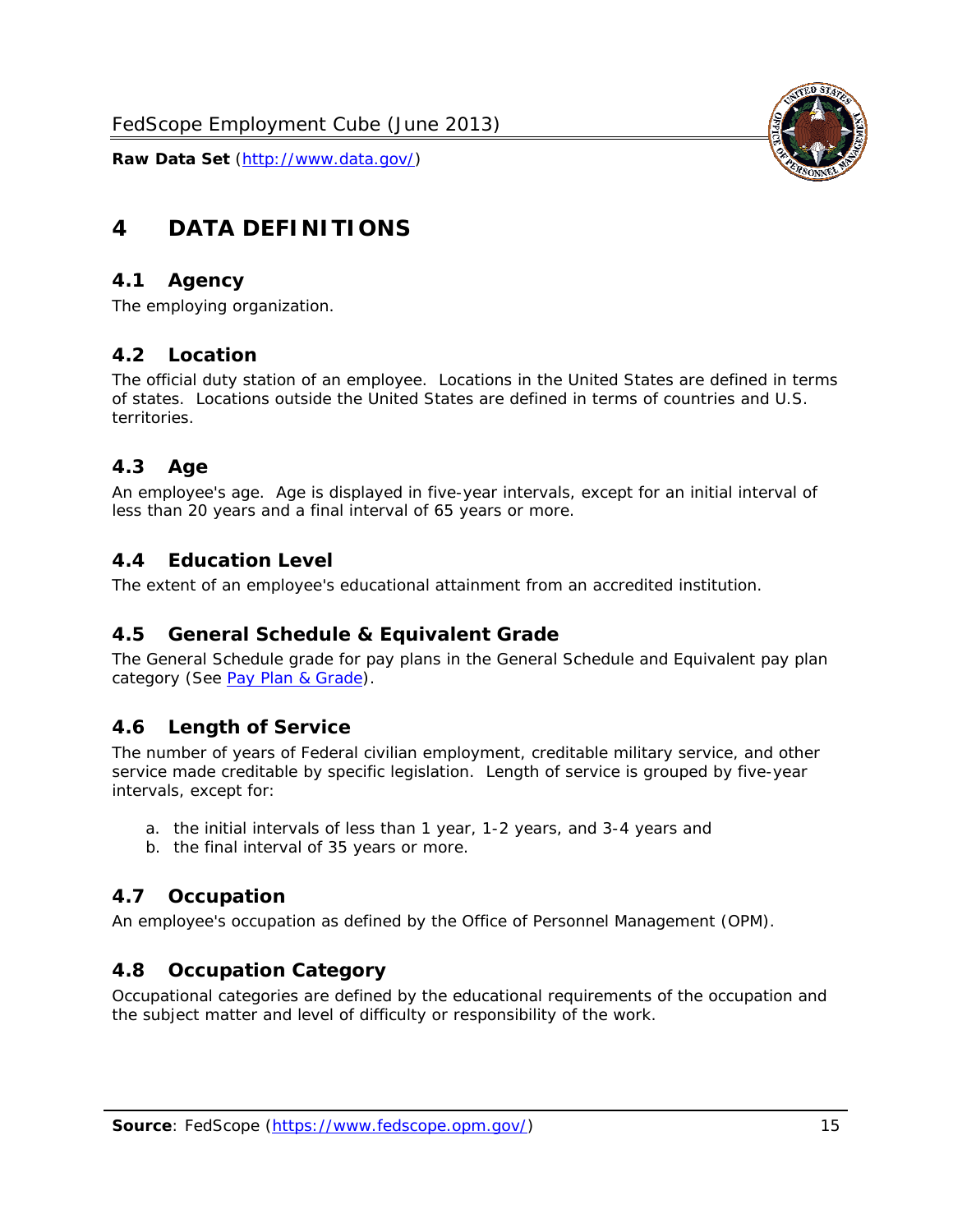

### <span id="page-16-0"></span>*4.9 Pay Plan & Grade*

The pay system and, where applicable, the grade used to determine an employee's basic pay rate. Grade denotes a hierarchical position in a pay plan and is sometimes referred to as level, class, rank, or pay band.

## <span id="page-16-1"></span>*4.10 Salary Level*

An employee's adjusted basic pay, which is an annualized rate of pay. Adjusted basic pay is the sum of an employee's rate of basic pay plus any locality comparability payment and/or special pay adjustment for law enforcement officers. Salaries are grouped by \$10,000 intervals, except for an initial interval of less than \$20,000 and a final interval of \$180,000 or more.

An employee's actual earnings may be more or less than the annualized rate because of factors such as overtime, shift differentials, less than full time work, or leave without pay.

#### <span id="page-16-2"></span>*4.11 STEM Occupations*

Listing of occupations grouped into the following four occupational series:

- 1. **S**cience
- 2. **T**echnology
- 3. **E**ngineering
- 4. **M**athematics

#### <span id="page-16-3"></span>*4.12 Supervisory Status*

The nature of managerial, supervisory, or non-supervisory responsibility assigned to an employee's position.

#### <span id="page-16-4"></span>*4.13 Type of Appointment*

An employee's appointment in terms of permanence and competitiveness.

#### <span id="page-16-5"></span>*4.14 Work Schedule*

The time basis on which an employee is scheduled to work.

#### <span id="page-16-6"></span>*4.15 Work Status*

A combination of Type of Appointment and Work Schedule data elements. The Work Status data element is limited to "Non-Seasonal Full Time Permanent" and "Other Employees".

#### <span id="page-16-7"></span>*4.16 Date*

<span id="page-16-8"></span>The file date (e.g. June 2013 represented by 201306).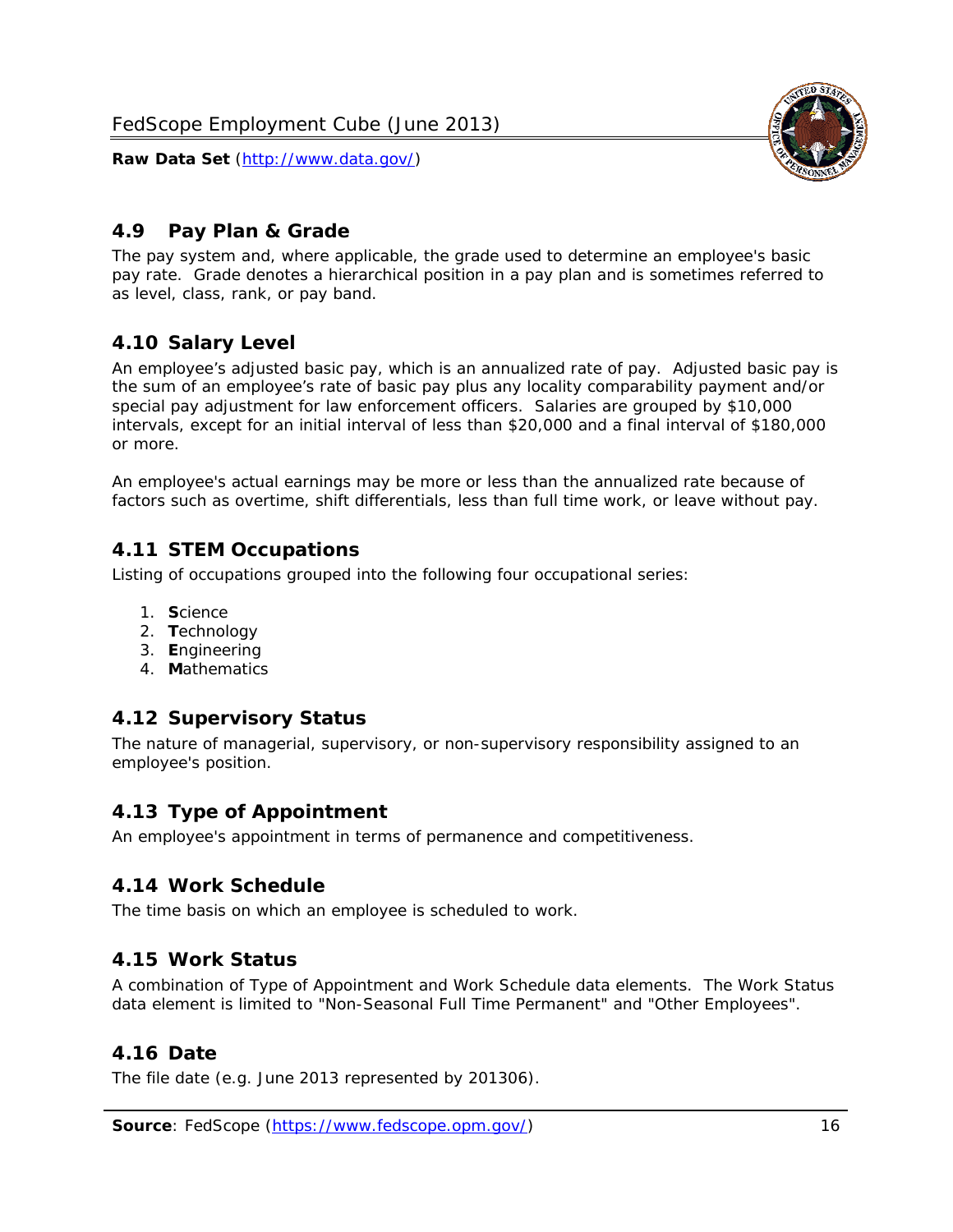

## <span id="page-17-0"></span>*4.17 Employment*

A measure representing the number of employees in pay status at the end of the quarter (or end of the pay period prior to the end of the quarter).

#### <span id="page-17-1"></span>*4.18 Average Salary*

A measure representing the average adjusted basic pay, an annualized rate of pay. Adjusted basic pay is the sum of an employee's rate of basic pay and any locality comparability payment and/or special pay adjustment for law enforcement officers.

An employee's actual earnings may be more or less than the annualized rate because of factors such as overtime, shift differentials, less than full time work, or leave without pay.

Invalid salary values are excluded from the average. A large number of invalid values could invalidate the average. To obtain counts of invalid values, display the data using the Salary Level dimension (See [Salary Level\)](#page-16-1).

#### <span id="page-17-2"></span>*4.19 Average Length of Service*

A measure representing the average number of years of Federal civilian employment and creditable military service.

Invalid values are excluded from the average. A large number of invalid values could invalidate the average. To obtain counts of invalid values, display the data using the Length of Service dimension (See [Length of Service](#page-15-6)).